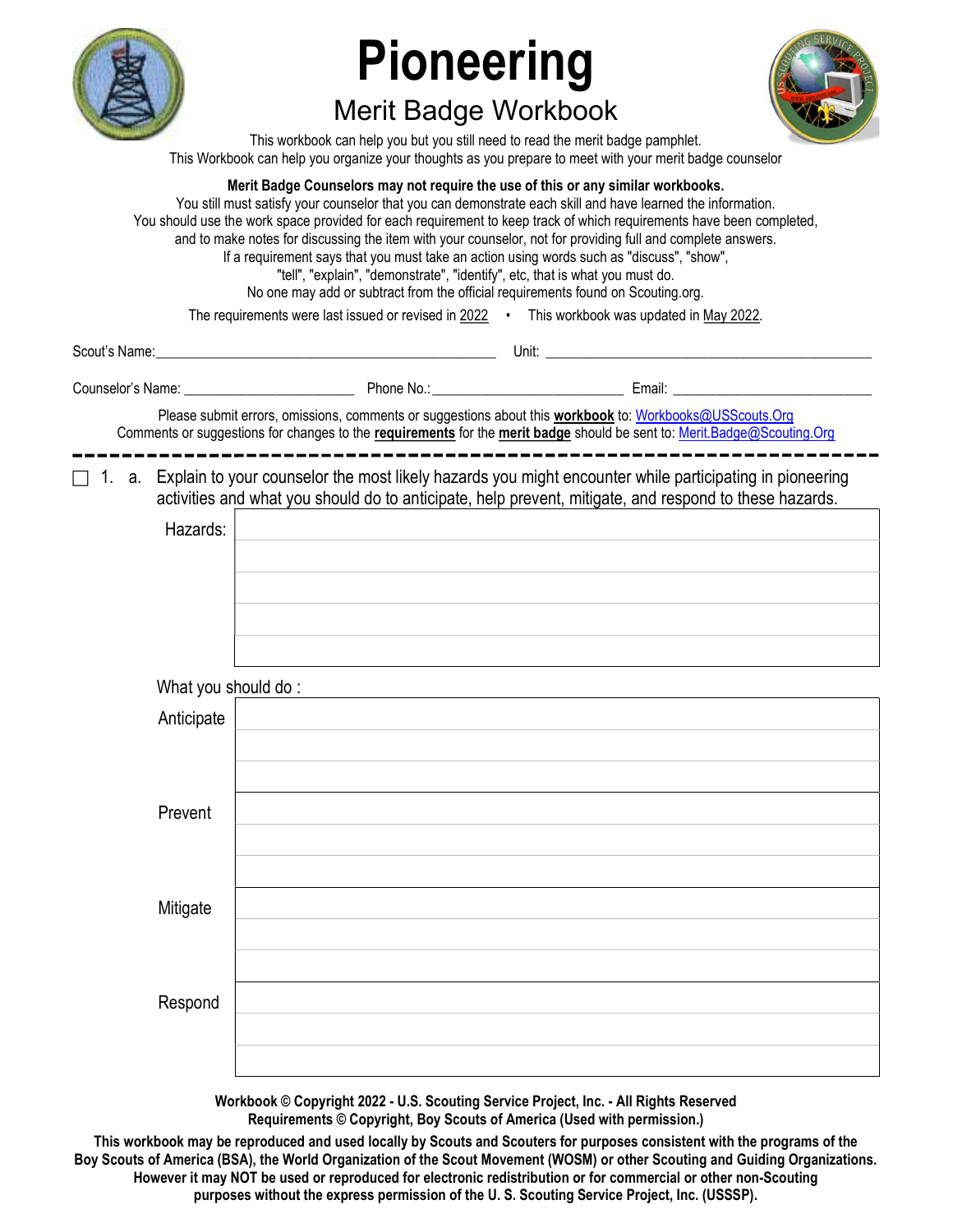b. Discuss the prevention of, and first aid treatment for, injuries and conditions that could occur while working on pioneering projects, including rope splinters, rope burns, cuts, scratches, insect bites and stings, hypothermia, dehydration, heat exhaustion, heatstroke, sunburn, and falls.

| . .<br>Rope splinters: |  |
|------------------------|--|
|                        |  |
| Rope burns             |  |
|                        |  |
| Cuts:                  |  |
|                        |  |
| Scratches:             |  |
|                        |  |
| Insect bites           |  |
| and stings:            |  |
| Hypothermia:           |  |
|                        |  |
| Dehydration:           |  |
|                        |  |
| Heat                   |  |
| Exhaustion:            |  |
| Heat Stroke:           |  |
|                        |  |
| Sunburn:               |  |
|                        |  |
| Falls:                 |  |
|                        |  |
|                        |  |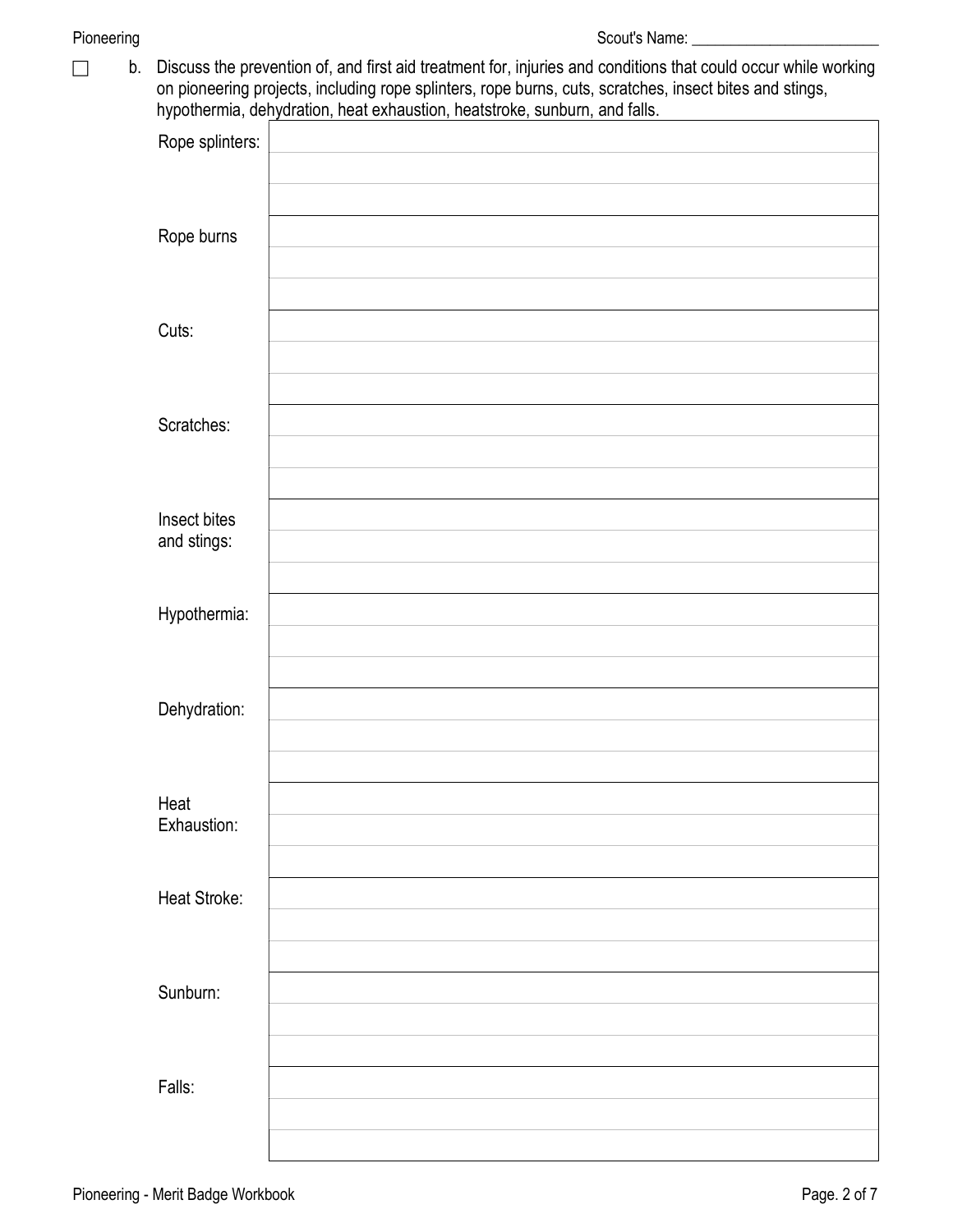| Pioneering |    |                                                         |                                                                                                                                                                                                                                      |  |  |  |  |  |
|------------|----|---------------------------------------------------------|--------------------------------------------------------------------------------------------------------------------------------------------------------------------------------------------------------------------------------------|--|--|--|--|--|
| 2.         |    | Do the following:                                       |                                                                                                                                                                                                                                      |  |  |  |  |  |
|            | a. | Demonstrate the West Country method of whipping a rope. |                                                                                                                                                                                                                                      |  |  |  |  |  |
|            | b. |                                                         | Demonstrate how to tie a rope tackle and the following knots                                                                                                                                                                         |  |  |  |  |  |
|            |    |                                                         | Clove hitch formed as two half hitches                                                                                                                                                                                               |  |  |  |  |  |
|            |    | <b>Butterfly knot</b>                                   |                                                                                                                                                                                                                                      |  |  |  |  |  |
|            |    |                                                         | Roundturn with two half hitches, and                                                                                                                                                                                                 |  |  |  |  |  |
|            |    | Rolling hitch.                                          |                                                                                                                                                                                                                                      |  |  |  |  |  |
|            | C. |                                                         | Demonstrate and explain when to use the following lashings: square, diagonal, round, shear, tripod, and floor                                                                                                                        |  |  |  |  |  |
|            |    | square                                                  |                                                                                                                                                                                                                                      |  |  |  |  |  |
|            |    |                                                         |                                                                                                                                                                                                                                      |  |  |  |  |  |
|            |    |                                                         |                                                                                                                                                                                                                                      |  |  |  |  |  |
|            |    | diagonal                                                |                                                                                                                                                                                                                                      |  |  |  |  |  |
|            |    |                                                         |                                                                                                                                                                                                                                      |  |  |  |  |  |
|            |    |                                                         |                                                                                                                                                                                                                                      |  |  |  |  |  |
|            |    | round                                                   |                                                                                                                                                                                                                                      |  |  |  |  |  |
|            |    |                                                         |                                                                                                                                                                                                                                      |  |  |  |  |  |
|            |    |                                                         |                                                                                                                                                                                                                                      |  |  |  |  |  |
|            |    | shear                                                   |                                                                                                                                                                                                                                      |  |  |  |  |  |
|            |    |                                                         |                                                                                                                                                                                                                                      |  |  |  |  |  |
|            |    |                                                         |                                                                                                                                                                                                                                      |  |  |  |  |  |
|            |    |                                                         |                                                                                                                                                                                                                                      |  |  |  |  |  |
|            |    | tripod                                                  |                                                                                                                                                                                                                                      |  |  |  |  |  |
|            |    |                                                         |                                                                                                                                                                                                                                      |  |  |  |  |  |
|            |    |                                                         |                                                                                                                                                                                                                                      |  |  |  |  |  |
|            |    | floor                                                   |                                                                                                                                                                                                                                      |  |  |  |  |  |
|            |    |                                                         |                                                                                                                                                                                                                                      |  |  |  |  |  |
|            |    |                                                         |                                                                                                                                                                                                                                      |  |  |  |  |  |
|            |    | Do the following:                                       |                                                                                                                                                                                                                                      |  |  |  |  |  |
|            | а. |                                                         | Using square and tripod lashings from requirement 2c, build a Tripod Wash Station (or with your counselor's<br>permission, another camp gadget of your own design).                                                                  |  |  |  |  |  |
|            |    |                                                         | b. Using rolling hitches or roundturns with two half hitches, and round lashings from requirements 2b and 2c, build<br>a 15-foot Scout Stave Flagpole (or with your counselor's permission, another camp gadget of your own design). |  |  |  |  |  |

 c. Using shear, square, and floor lashings, clove hitches on a bight, and rope tackles from requirements 2b and 2c, build a Simple Camp Table (or with your counselor's permission, another camp gadget of your own design.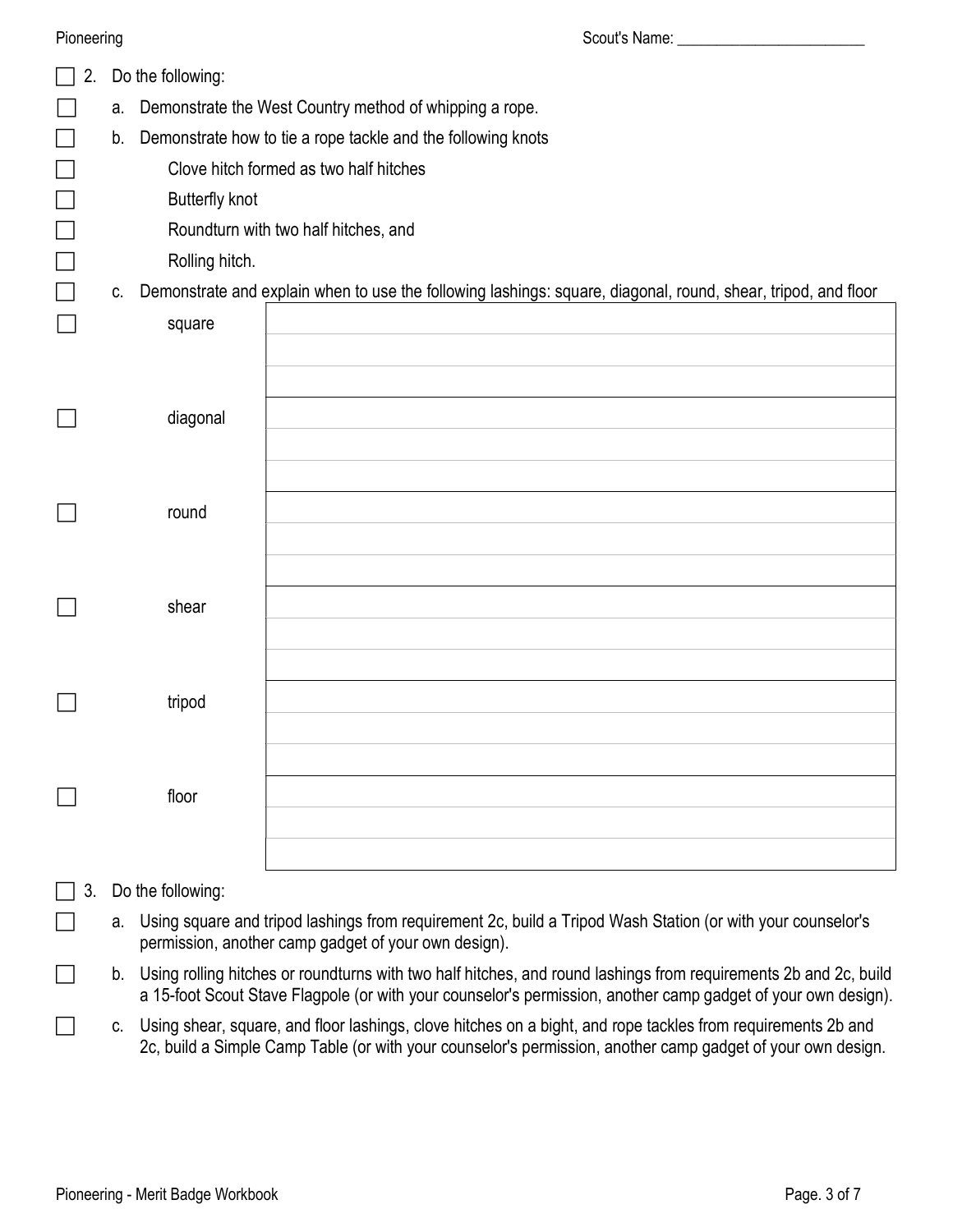## 4. Explain the differences between synthetic ropes and natural-fiber ropes.

| ropes              |                                                                                                                                                                                             |
|--------------------|---------------------------------------------------------------------------------------------------------------------------------------------------------------------------------------------|
|                    |                                                                                                                                                                                             |
|                    |                                                                                                                                                                                             |
|                    |                                                                                                                                                                                             |
|                    |                                                                                                                                                                                             |
|                    |                                                                                                                                                                                             |
|                    |                                                                                                                                                                                             |
| Natural-fiber      |                                                                                                                                                                                             |
| ropes              |                                                                                                                                                                                             |
|                    |                                                                                                                                                                                             |
|                    |                                                                                                                                                                                             |
|                    |                                                                                                                                                                                             |
|                    |                                                                                                                                                                                             |
|                    |                                                                                                                                                                                             |
|                    |                                                                                                                                                                                             |
|                    |                                                                                                                                                                                             |
|                    | Discuss which types of rope are suitable for pioneering work and why. Include the following in your discussion:<br>breaking strength, safe working loads, and the care and storage of rope. |
| Type of rope:      |                                                                                                                                                                                             |
| Why suitable:      |                                                                                                                                                                                             |
|                    |                                                                                                                                                                                             |
|                    |                                                                                                                                                                                             |
|                    |                                                                                                                                                                                             |
|                    |                                                                                                                                                                                             |
| Breaking strength  |                                                                                                                                                                                             |
| Safe working loads |                                                                                                                                                                                             |
|                    |                                                                                                                                                                                             |
|                    |                                                                                                                                                                                             |
| Care & storage     |                                                                                                                                                                                             |
|                    |                                                                                                                                                                                             |
|                    |                                                                                                                                                                                             |
|                    |                                                                                                                                                                                             |
| Type of rope:      |                                                                                                                                                                                             |
| Why suitable:      |                                                                                                                                                                                             |
|                    |                                                                                                                                                                                             |
|                    |                                                                                                                                                                                             |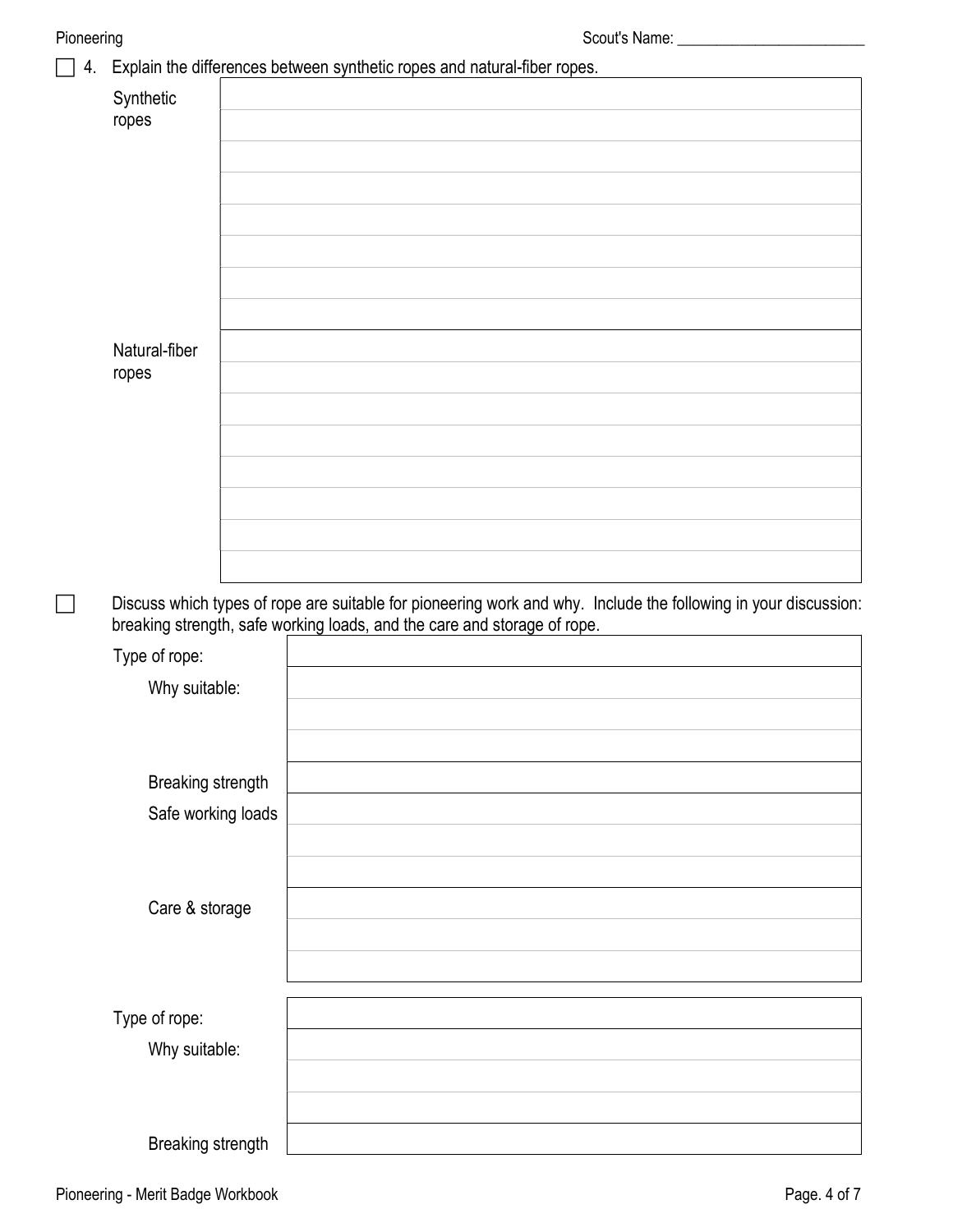|    |                                                                     | Safe working loads                      |  |  |  |  |
|----|---------------------------------------------------------------------|-----------------------------------------|--|--|--|--|
|    | Care & storage                                                      |                                         |  |  |  |  |
|    | Type of rope:<br>Why suitable:                                      |                                         |  |  |  |  |
|    |                                                                     | Breaking strength<br>Safe working loads |  |  |  |  |
|    | Care & storage                                                      |                                         |  |  |  |  |
|    |                                                                     |                                         |  |  |  |  |
|    |                                                                     |                                         |  |  |  |  |
| 5. | Explain the uses for the back splice, eye splice, and short splice. |                                         |  |  |  |  |
|    | Back splice:                                                        |                                         |  |  |  |  |
|    |                                                                     |                                         |  |  |  |  |
|    |                                                                     |                                         |  |  |  |  |
|    |                                                                     |                                         |  |  |  |  |
|    |                                                                     |                                         |  |  |  |  |
|    | Eye splice:                                                         |                                         |  |  |  |  |
|    |                                                                     |                                         |  |  |  |  |
|    |                                                                     |                                         |  |  |  |  |
|    |                                                                     |                                         |  |  |  |  |
|    | Short splice:                                                       |                                         |  |  |  |  |
|    |                                                                     |                                         |  |  |  |  |
|    |                                                                     |                                         |  |  |  |  |
|    |                                                                     |                                         |  |  |  |  |

View a demonstration on forming each splice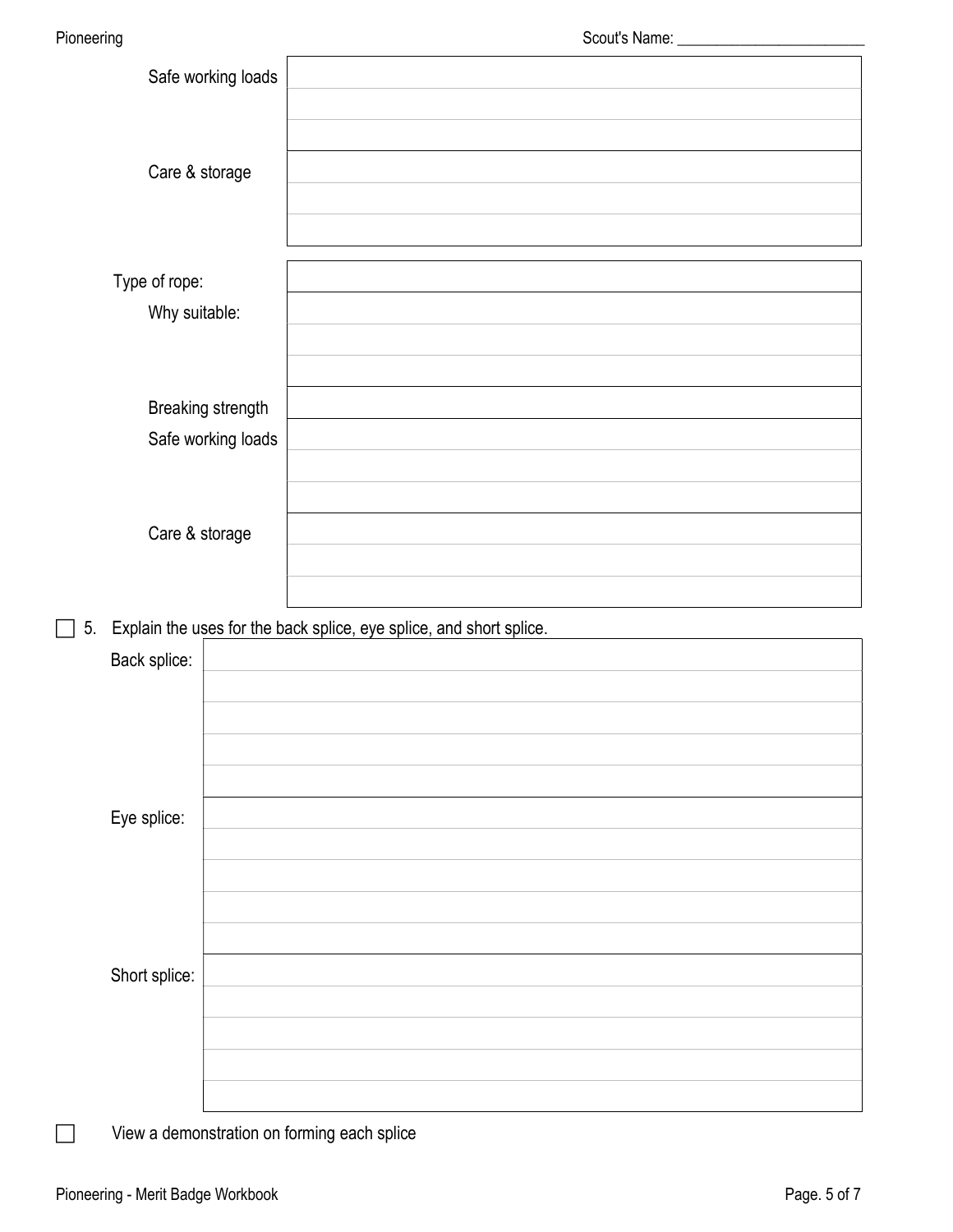| Pioneering | Scout's Name: _                                                                                                                  |
|------------|----------------------------------------------------------------------------------------------------------------------------------|
| 6.         | Using a rope-making device or machine, make a rope at least 6 feet long consisting of three strands, each having<br>three yarns. |
|            | Whip the ends.                                                                                                                   |
| 7.         | Explain the importance of effectively anchoring a pioneering project.                                                            |
|            |                                                                                                                                  |
|            |                                                                                                                                  |
|            |                                                                                                                                  |
|            |                                                                                                                                  |
|            |                                                                                                                                  |
|            |                                                                                                                                  |
|            |                                                                                                                                  |
| $\Box$     | Describe to your counselor the 3-2-1 anchoring system and the log-and-stake anchoring system.                                    |
|            |                                                                                                                                  |
|            |                                                                                                                                  |
|            |                                                                                                                                  |
|            |                                                                                                                                  |
|            |                                                                                                                                  |
|            |                                                                                                                                  |
| $\Box$ 8.  | Describe the lashings that are used when building a trestle,                                                                     |
|            |                                                                                                                                  |
|            |                                                                                                                                  |
|            |                                                                                                                                  |
|            |                                                                                                                                  |
|            |                                                                                                                                  |
|            | how the poles are positioned.                                                                                                    |
|            |                                                                                                                                  |
|            |                                                                                                                                  |
|            |                                                                                                                                  |
|            |                                                                                                                                  |
|            |                                                                                                                                  |
|            | and how X braces contribute to the overall structural integrity of a pioneering project.                                         |
|            |                                                                                                                                  |
|            |                                                                                                                                  |
|            |                                                                                                                                  |
|            |                                                                                                                                  |
|            |                                                                                                                                  |